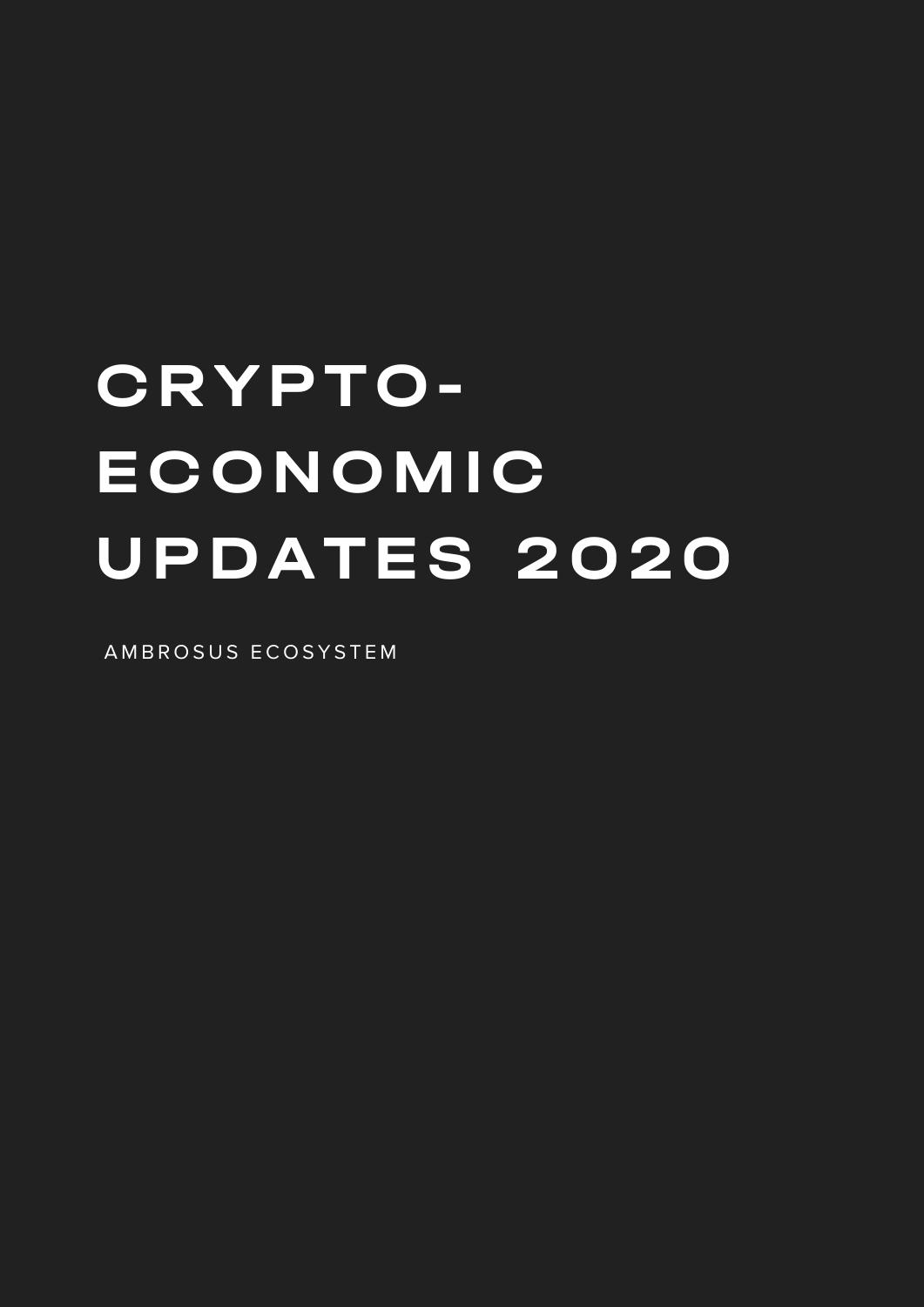## Uploading and managing data

#### Open-sourced gateway to AMB-NET

In light of the future development of Ambrosus Ecosystem, and it's rapidly growing blockchain network, the Ambrosus Core announced a rollout of Crypto-Economic updates that will take incremental effect. In addition, the gateway to AMB-NET, the Hermes Masternode, previously required a stake of 150,000 Amber to license. The Hermes is now open-sourced for use by all Ambrosus Ecosystem partners and members.

#### Bundle fee

Importantly, the bundle fee has increased to a fixed cost of \$25 USD per bundle in Amber for one year of data storage. Ambrosus' public permissionless structure now allows any party to upload and store data on the network. As a result of an increase in bundle cost, there is a downstream effect on the rewards for Apollo node operators: the formula to calculate the transaction rewards relegated to Apollo from each bundle shall reflect the change in the storage cost for Hermes node, with the price becoming \$25 USD. (Source: [Roadmap](https://tech.ambrosus.io/wp-content/uploads/2020/07/Roadmap-July-2020-UPDATED-VERSION.pdf) 2020)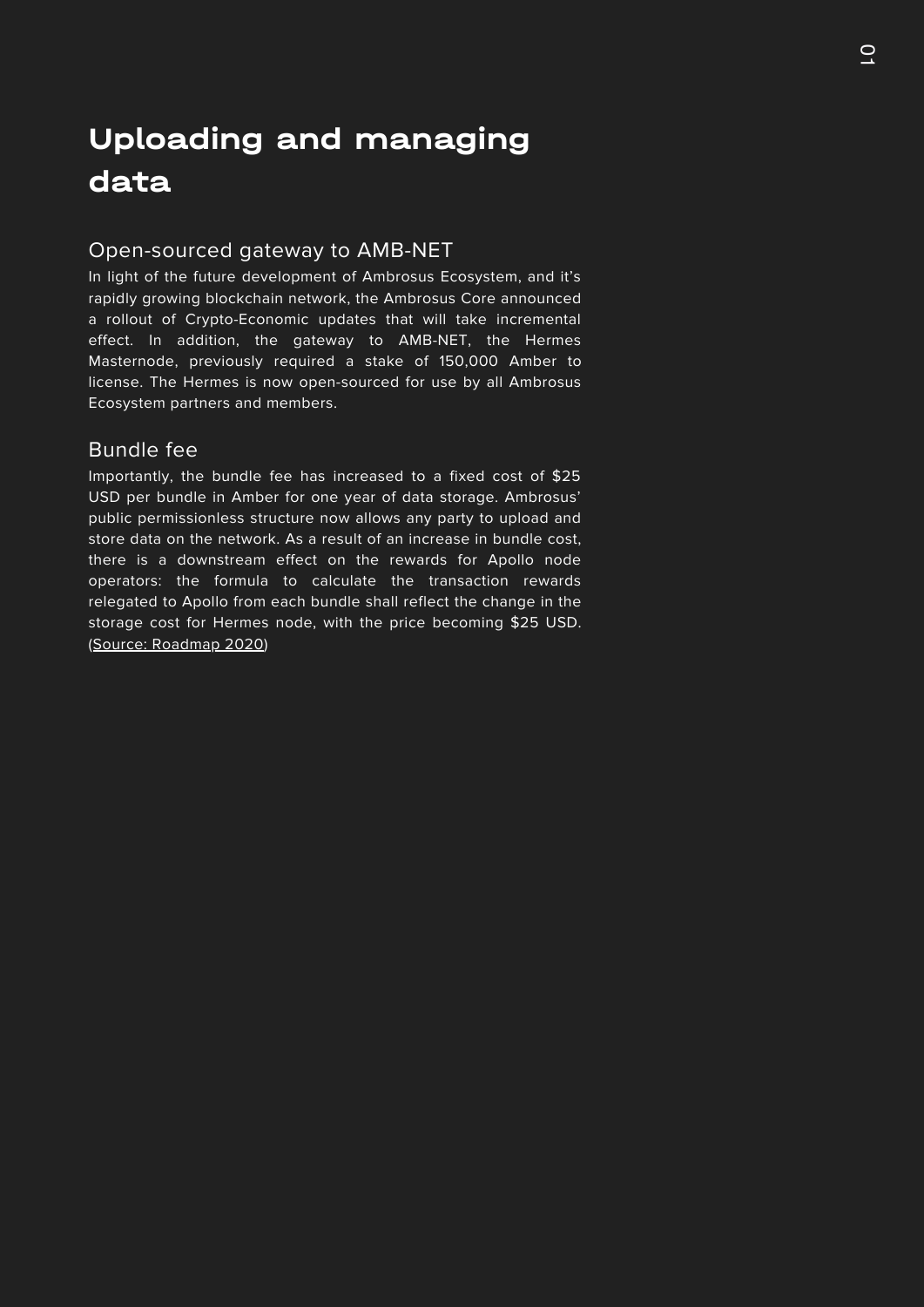### AMB and emission

The Amber token operates in this Ecosystem as: (1) The fuel of the system for bundle transactions, (2) The value staked into the blockchain nodes, and (3) as the rewarding system for developers building solutions on top of AMB-NET. Its emission is therefore closely linked to Ambrosus' stage of business activities and overall Ecosystem Development. To date, 218 Apollo Masternodes (validators) compete for space on the Ambrosus Network, while 415 Atlas Masternodes are onboarded to AMB-NET for data storage purposes. The network has smoothly continued to grow, as well as the amount and ratio of AMB staked.

The context of such crypto-economic additions is twofold: First, in light of recent innovation in the crypto industry, new management models of open-source blockchain ecosystems have created previously unknown development opportunities such as 'Protocol Treasuries' and 'Developer Bounty Programs'. Second, with market conditions in the crypto industry difficult for the past year and a half, and enterprises moving slowly towards adoption of blockchain technology many projects are faced with new challenges to bolstering ecosystem engagement and maintaining a robust network in spite of slow adoption.

Based upon both of these considerations the Ambrosus Team is working to adopt a new, more long term, and more aggressive crypto-economic model. In response to the challenging market conditions, the Ambrosus Core will mint further AMB proportionately over time—in order to support new ecosystem initiatives as well as business development. Such initiatives will include a startup fund for companies looking to launch on AMB-NET, Ecosystem marketing, bounties for developers building dApps, and a protocol treasury for a community Ambassador program.

Overall, while the emissions pathway of AMB remains difficult it is closely linked with the Ecosystem wide business growth and all community opportunities. It provides support to the entire business and network scalability, as well as to new projects based on AMB-NET's, as well as the Emerald Circuit team which will undergo an IEO based upon the release of proprietary smart objects.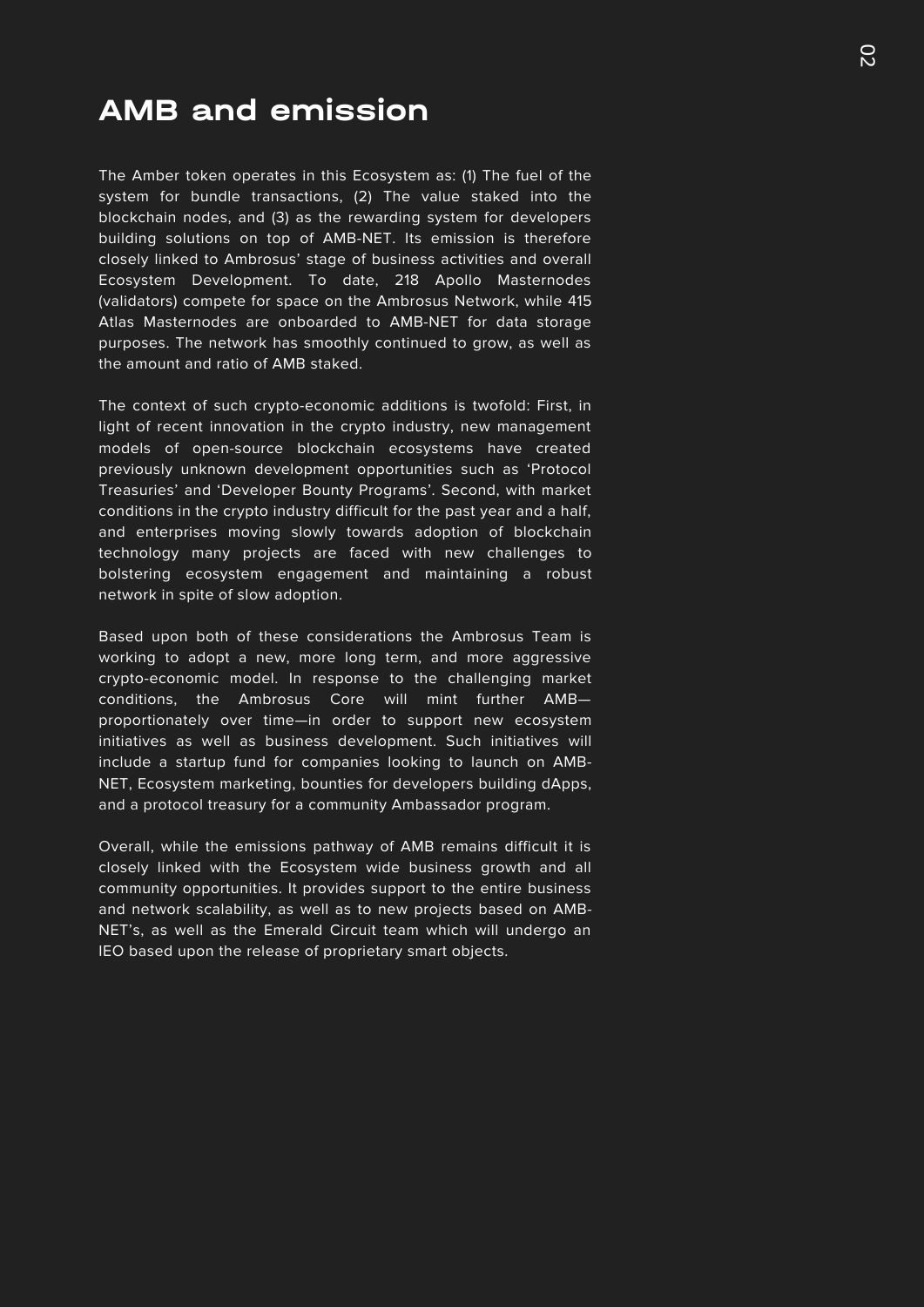Based upon both of these considerations the Ambrosus Team is working to adopt a new, more long term, and more aggressive crypto-economic model. In response to the challenging market conditions, the Ambrosus Core will mint further AMB proportionately over time—in order to support new ecosystem initiatives as well as business development. Such initiatives will include a startup fund for companies looking to launch on AMB-NET, Ecosystem marketing, bounties for developers building dApps, and a protocol treasury for a community Ambassador program.

Overall, while the emissions pathway of AMB remains difficult it is closely linked with the Ecosystem wide business growth and all community opportunities. It provides support to the entire business and network scalability, as well as to new projects based on AMB-NET, as well as the Emerald Circuit team which will undergo an IEO based upon the release of proprietary smart objects.

#### Total Emission next 2 to 3 years

|                   | Team            | Marketing   | <b>Mining</b>   | <b>Token Treasury</b> | Total           |
|-------------------|-----------------|-------------|-----------------|-----------------------|-----------------|
| Allocation        | 106.200.00<br>O | 141.600.000 | 188,800,00<br>O | 240,000,00<br>0       | 676,600,00<br>O |
| % of total supply | 15.70%          | 20.93%      | 27.90%          | 35.47%                | 100.00%         |

According to this emission schedule, the Network of Ambrosus nodes will grow in parallel to the Ambrosus marketing and community engagement program, as well as our client needs. As a result, the Ambrosus platform traffic (bundles and projects) will grow, along with the resources needed to support rising demand to a level that extends to roughly 2-3 times the size of current network operations. Ultimately, the coin emission schedule significantly supports Ambrosus business growth and is evaluated according to the parallel development of other Ambrosus Initiatives including:

- 1. Marketing and Ambassador program
- 2. Developer Bounties and dApp support
- 3. Network growth
- 4. Client solution growth
- 5. The Ambrosus Entrepreneur Program